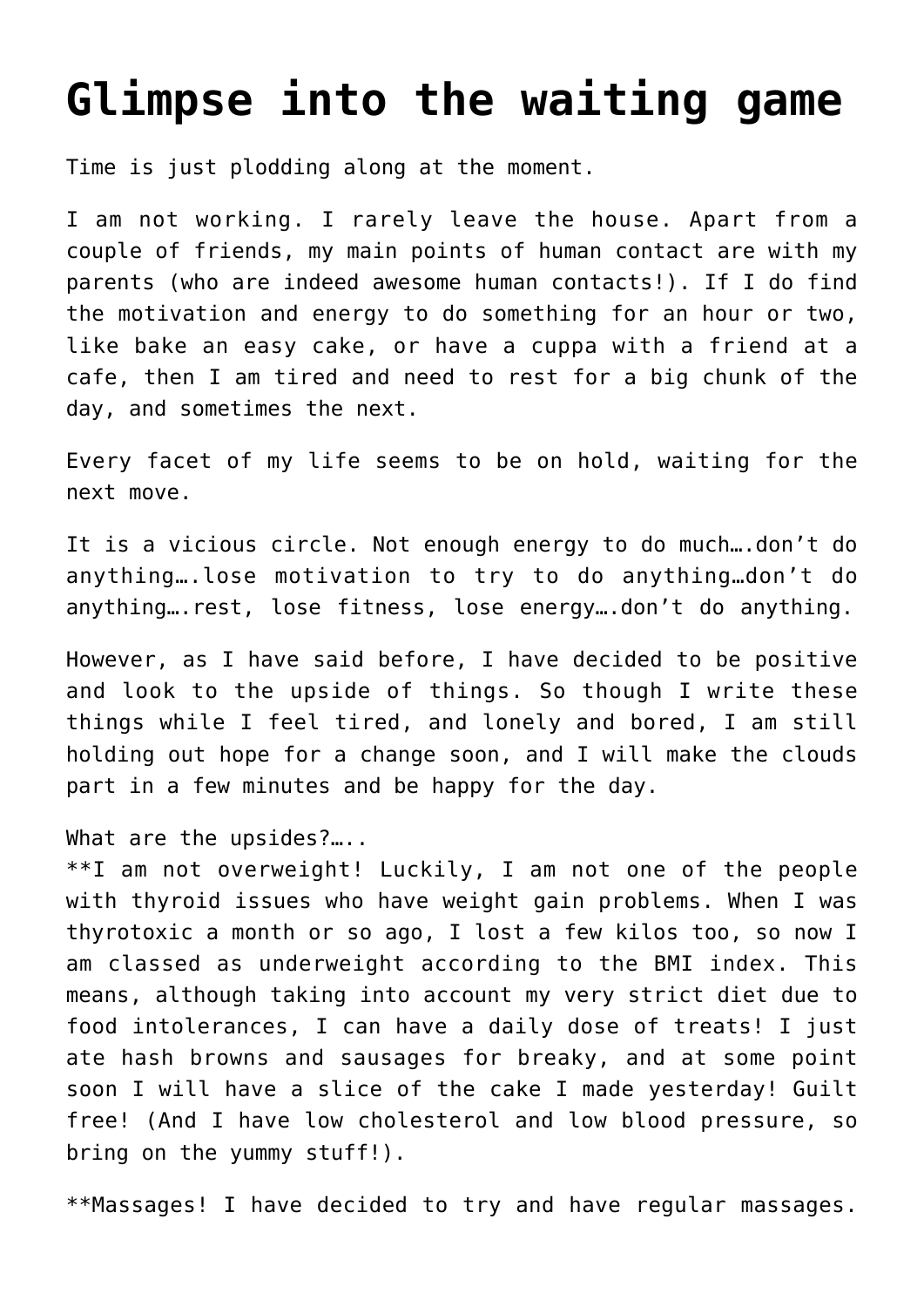My first one was on Monday and it was deep, and painful, but good!! I haven't decided how regularly I will do it, but it is something that will help, I feel.

\*\* Although I get very bored, I should enjoy the fact that I am not rushing, and stressed and caught up in the fast pace of work and general day to day living. I know when you're at work, you can't think of anything better you'd rather do than relax on the couch with a book! It isn't the same after two months of it, and countless tv shows, audiobooks, magazines and hours of web surfing, but I know I should appreciate the down time (however enforced and undesired it is!!).

I have an appointment with a natural therapy practitioner today. I have been trying to decide whether to cancel but I think I will go. Although I dread repeating my story and getting nowhere, the possibility of someone else's views and thoughts developing a new idea that might help is too intriguing to avoid. Basically I am just hoping for some new physical therapy ideas, like particular massage types and acupuncture. I don't want to start any herbal medicines at the moment, because I am waiting to see the endocrinologist. I have tried the natural therapy route with two clinics before, so hopefully, now actually knowing about the Hashimoto's and food intolerances, this one will come up with something ground breaking! (Well, I'd be happy with just ground trembling!).